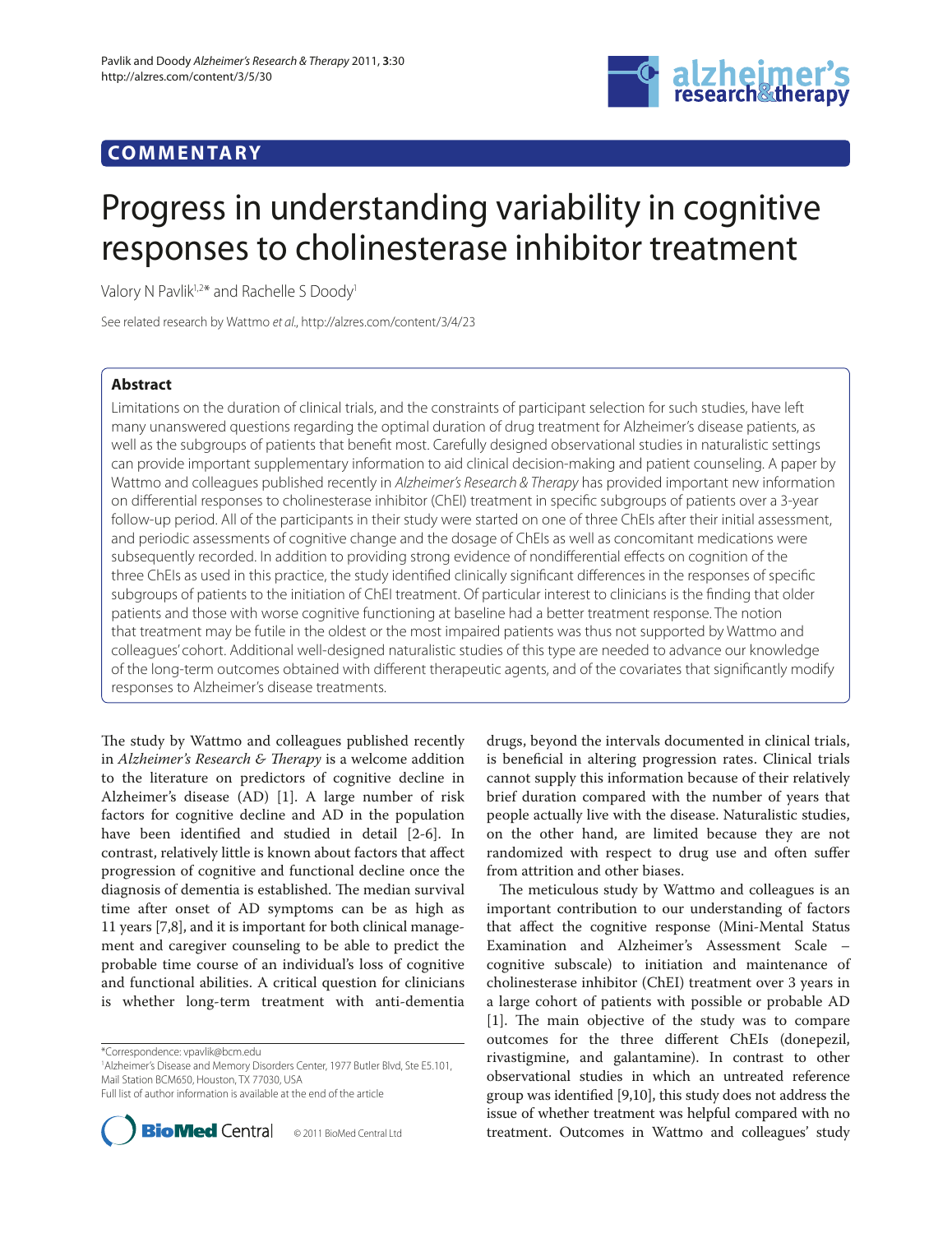were not dependent upon the particular ChEI. The most interesting findings in this report thus involve interactions between certain background variables (age, gender, education level, and baseline cognitive scores) and the longitudinal outcomes studied. In particular, older men (age 85) with worse baseline Alzheimer's Assessment Scale – cognitive subscale performance showed the greatest improvement in cognitive scores after treatment initiation. Although higher education was associated with better baseline cognitive scores, individuals with higher educational attainment experienced an accelerated rate of cognitive decline over time. The general finding that older individuals and more severe patients had more improvement after initiation of treatment is important, since clinicians and family members may be tempted to view treatment as more futile or less beneficial in these subsets of patients.

Another clinically significant result reported by Wattmo and colleagues is the clear observation of an initial improvement in the responsive subgroups at 6 months, followed by nearly parallel trajectories of decline over the next 30 months. Although cognitive function continues to decline, initiation of ChEI treatment establishes a new, higher, baseline of performance for the individual. This finding adds further evidence to support the persistent use of ChEI treatment over a long time period  $[10]$ . The modeling results, and the graphic presentation of these results, also emphasize the point that baseline cognitive scores are highly predictive of cognitive outcomes observed over time. In Wattmo and colleagues' population, even though ChEI treatment initiation produced greater improvement in more severe patients, those improve ments, in general, did not lead to better longterm outcomes compared with patients who started out with milder dementia. This finding is consistent with the report by Doody and colleagues that a standardized clinician assessment of the annual rate of Mini-Mental Status Examination decline from onset of symptoms to diagnosis – the pre-progression rate – predicted the subsequent trajectory of cognitive and functional outcomes over as many as 7 years of follow-up [11].

In many societies, educational attainment is strongly correlated with pre-morbid IQ. The construct of cognitive reserve has been elaborated to explain the phenomenon that individuals with high pre-morbid cognitive functioning perform better on cognitive tests after an AD diagnosis than those with lower pre-morbid functioning. Some studies, including that of Wattmo and colleagues, find that persons with higher educational attainment decline faster after diagnosis than those with lower education [1,12,13]. In our own analysis of progression rates, however, higher education was associated with slower decline [14], a result also seen in some other analyses. Furthermore, we found that education was not

even a significant predictor of outcomes after accounting for pre-morbid IQ, suggesting that IQ may be a better surrogate for cognitive reserve. Data from the Scottish birth cohort studies indicate that higher IQ measured in childhood, before the individual's ultimate educational status is known, reduces the risk of late-onset dementia [15]. In their discussion, Wattmo and colleagues suggest that the discrepant results for education between their cohort and ours may be attributable to differences in the mean educational level of the participants. Mean education across clinical cohorts varies, as does the relationship among educational attainment, socioeconomic status, and general cognitive ability. This variability argues for the use of pre-morbid IQ instead of education as the predictor of interest. To advance our understanding of how pre-morbid cognitive ability affects the course of cognitive decline in AD, it would be highly desirable for AD research groups and clinical centers to include a measure of pre-morbid IQ, either with or without education, in their models of progression. This practice would greatly accelerate the development of a consensus regarding the role of cognitive reserve in both response to treatment and the overall rate of decline after diagnosis.

In conclusion, rigorous observational studies – with careful documentation of both the drug exposure of interest and the outcomes following exposure – are a necessary supplement to data generated in clinical trials. We would argue that studies such as this one authored by Wattmo and colleagues are necessary to make informed treatment recommendations for practice guidelines, and to provide accurate prognostic information to patients and their families. We hope Wattmo and colleagues' study will serve as a model for quality naturalistic AD research, with the caveat that pre-morbid IQ should be included whenever possible as a potential explanatory variable.

#### **Abbreviations**

AD, Alzheimer's disease; ChEI, cholinesterase inhibitor; IQ, general intellectual ability.

#### **Competing interests**

The authors declare that they have no competing interests.

#### **Author details**

<sup>1</sup>Alzheimer's Disease and Memory Disorders Center, 1977 Butler Blvd, Ste E5.101, Mail Station BCM650, Houston, TX 77030, USA. <sup>2</sup>Department of Family and Community Medicine, Baylor College of Medicine, 3701 Kirby Drive, Houston, TX 77098, USA.

#### Published: 17 October 2011

#### **References**

- 1. Wattmo C, Wallin AK, Londos E, Minthon L: Predictors of long-term cognitive outcome in Alzheimer's disease. Alzheimers Res Ther 2011, 3:23.
- 2. Caselli RJ, Dueck AC, Osborne D, Sabbagh MN, Connor DJ, Ahern GL, Baxter LC, Rapcsak SZ, Shi J, Woodruff BK, Locke DE, Snyder CH, Alexander GE, Rademakers R, Reiman EM: Longitudinal modeling of age-related memory